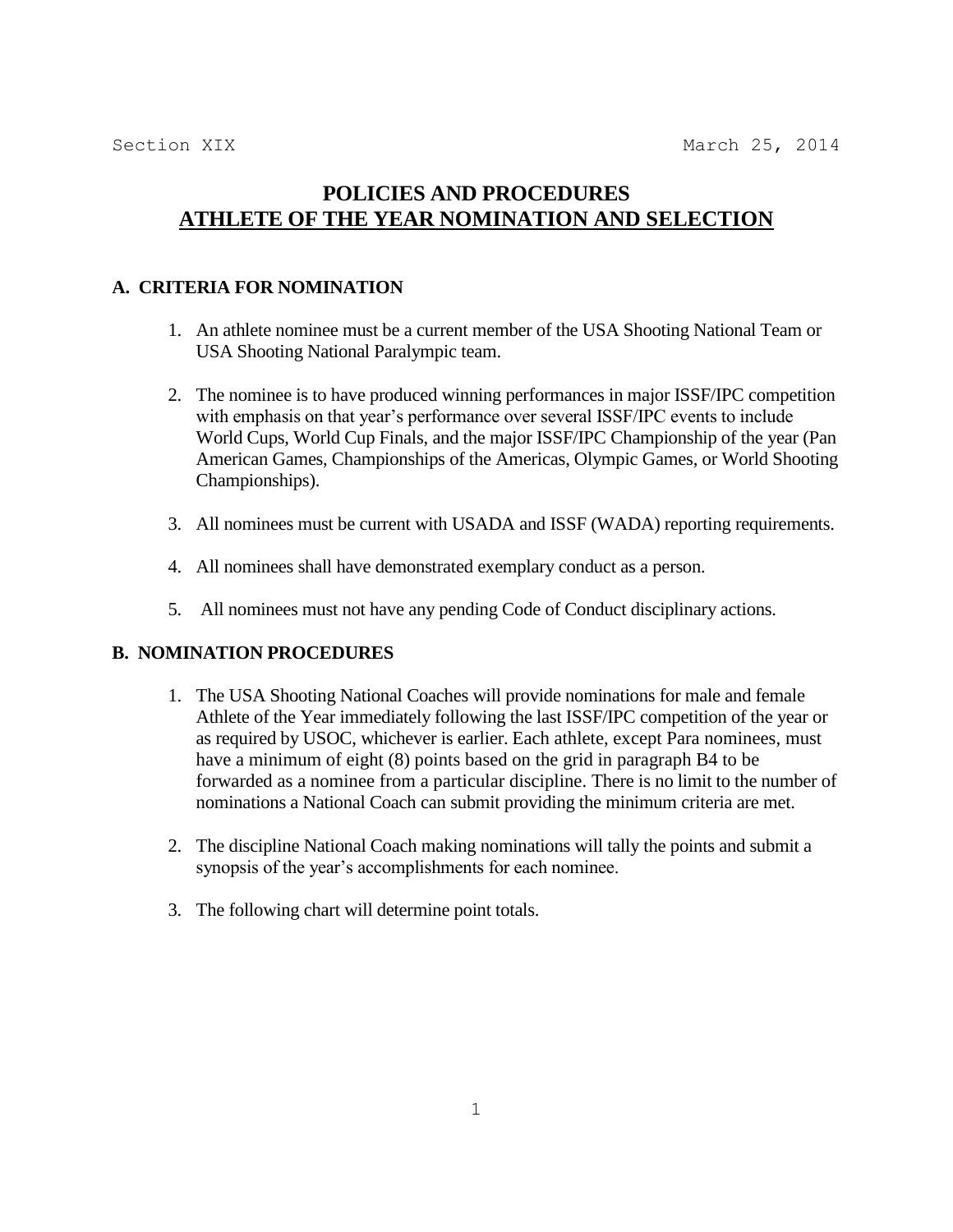| <b>EVENT</b>                   | 1ST<br><b>PLACE</b> | 2ND<br><b>PLACE</b> | 3RD<br><b>PLACE</b> | 4TH      | 5TH      | 6TH      | 7TH            | 8TH      |
|--------------------------------|---------------------|---------------------|---------------------|----------|----------|----------|----------------|----------|
| National                       |                     |                     |                     |          |          |          |                |          |
| Championships                  | 3                   | $\overline{2}$      |                     | $\Omega$ | 0        | 0        | 0              | $\Omega$ |
| World Cup                      | 8                   | 7                   | 6                   | 5        | 4        | 3        | 2              |          |
| World Cup Final                | 6                   | 5                   | 4                   | 3        | 2        |          | $\Omega$       | $\Omega$ |
| <b>CAT</b>                     | 3                   | $\overline{2}$      |                     | $\Omega$ | $\Omega$ | 0        | 0              | $\Omega$ |
| <b>World Championships</b>     | 20                  | 18                  | 16                  | 5        | 5        | 4        | 3              | 2        |
| Pan Am Games                   | 4                   | 3                   | 2                   | 1        | $\Omega$ | $\Omega$ | 0              | $\Omega$ |
| <b>Olympic Games</b>           | 40                  | 36                  | 32                  | 21       | 18       | 15       | 12             | 9        |
| World Shotgun<br>Championships | 8                   |                     | 6                   | 5        | 4        | 3        | $\overline{2}$ |          |

4. ISSF-recognized Olympic event individual World Records (establish or tie): add five (5) points on to the athlete total.

5. In the event an athlete competes in more than one event, the total number of points earned in each event will be calculated and the event having the highest score will be used. Scores for all events may be forwarded as additional information.

### **C. SELECTION PROCEDURES**

1. The USA Shooting CEO/Executive Director, Director of Operations, an athlete representative, National Coaches , and Media and Public Relations Director form the Athlete of the Year Selection Committee. The Committee will convene to review the nominations and make the final selections.

2. The Selection Committee will first select male and female discipline athletes of the year. Selected athletes must meet the minimum established criteria.

3. Discipline athletes of the year will be the eligible pool from which the USA Shooting male and female Athletes of the Year will be chosen. To determine the USA Shooting Athletes of the Year for the able-bodied disciplines, the Selection Committee will consider the male and female discipline athletes with the highest point totals. The committee will review the accomplishments of each athlete, with due consideration for top performances at major events. The charge of the committee is to ensure the most deserving athletes receive the honor of Athlete of the Year in cases where point totals might not capture the significance of particular achievements (winning an Olympic medal, for instance).

3. Athlete selections and point totals will be forwarded to the discipline Athlete Representatives for review.